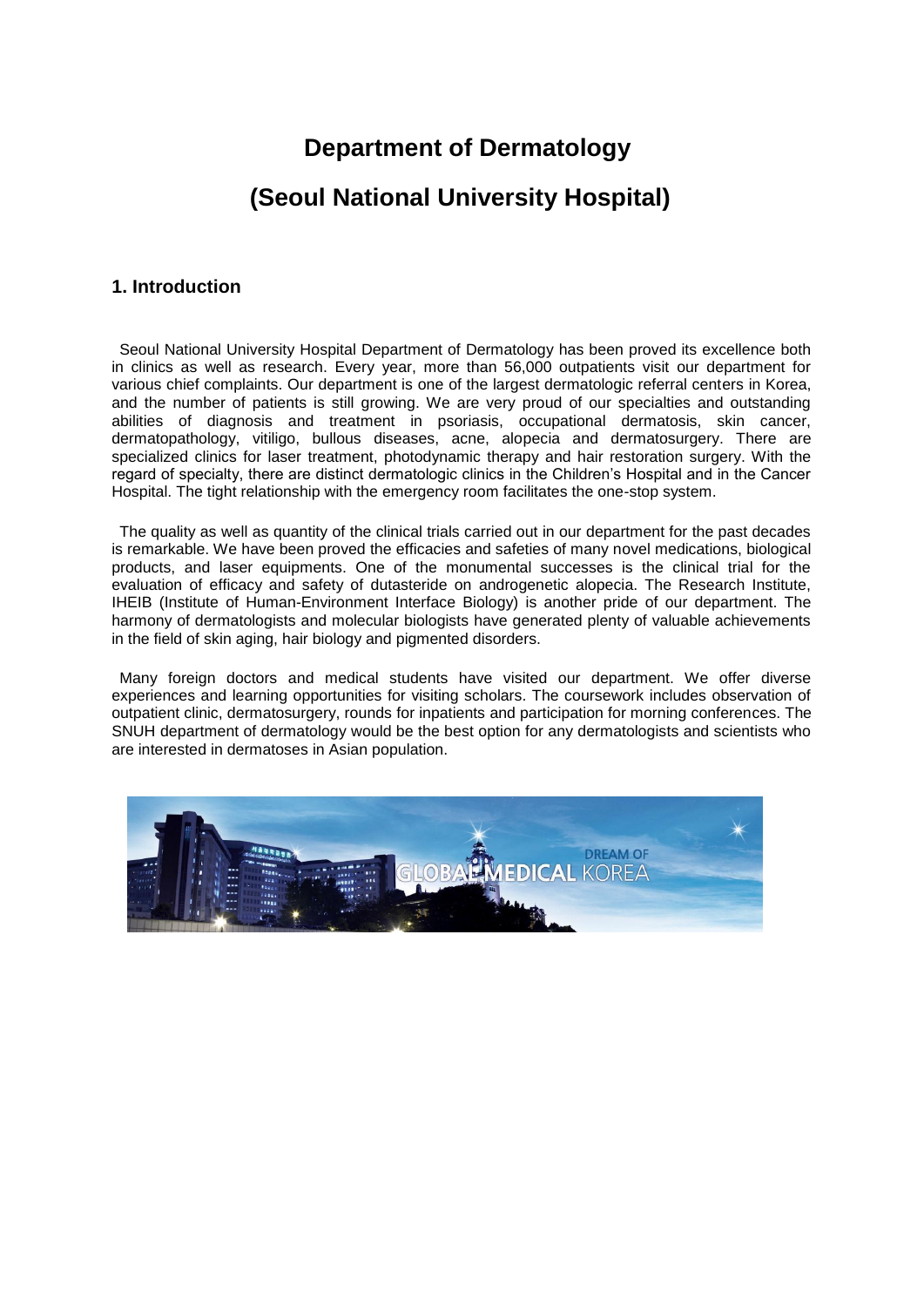## **2. Short-term visiting fellowship program**

As the Dermatologic Fellow, you would be able to observe patients in our clinics. It is not eligible for you to participate in medical practice if you don't have Korean Medical License.

Through our outpatient and dermatologic surgery clinic, you can experience not only basic management of skin diseases but also surgical management of skin cancer. Eligible fellows also have the opportunity to work on research and animal experiments in Center for Medical Innovation (CMI) or Biomedical Research Institute (BRI).

**1) Duration :** There are 2 weeks and 4 weeks program courses, which are basically similar in contents; however more chances will be available in 4 weeks' program including outpatient clinic, conferences, and in-depth discussion on issues of skin cancer.

## **2) Educational contents**

- ① Outpatient Clinics : 25 adult clinics, 10 pediatric clinics, 7 special clinics, 5 cancer center clinics, 1 telemedicine clinic
	- A. Adults' outpatient clinics (25 regular sessions, 5 cancer center clinics)

Regular outpatient clinics: Psoriasis, eczematous diseases, cutaneous tumors, vitiligo, atopic dermatitis, bullous diseases, autoimmune diseases, acne and periappendageal diseases, alopecia, hair diseases, infectious skin diseases etc. Various common dermatologic disease in adult.

Cancer center clinic: skin cancer, dermatologic symptoms due to paraneoplastic syndrome, dermatologic side effect of oncologic treatment

B. Children's outpatient clinics (10 sessions)

Vitiligo, eczematous diseases, atopic dermatitis, congenital dermatologic diseases, hemangioma, vascular malformation and hair diseases etc. Various common dermatologic diseases in children

② Operation

 $\blacktriangleright$ 

 $\blacksquare$ 

- Observation of operations
- In-depth discussion about different operations of surgical procedures including excision of benign and malignant tumors, Mohs micrographic surgery, scar revision, dermabrasion, and hair transplantation
- Dermatologic surgery
- ③ Special Clinic: : Contact dermatitis clinic, Laser clinic, Acne clinic, Hair transplantation clinic
	- Contact dermatitis clinic

Use an allergen patch test panel consisting of the most commonly implicated allergens as reported by the Korean Contact Dermatitis Group, including various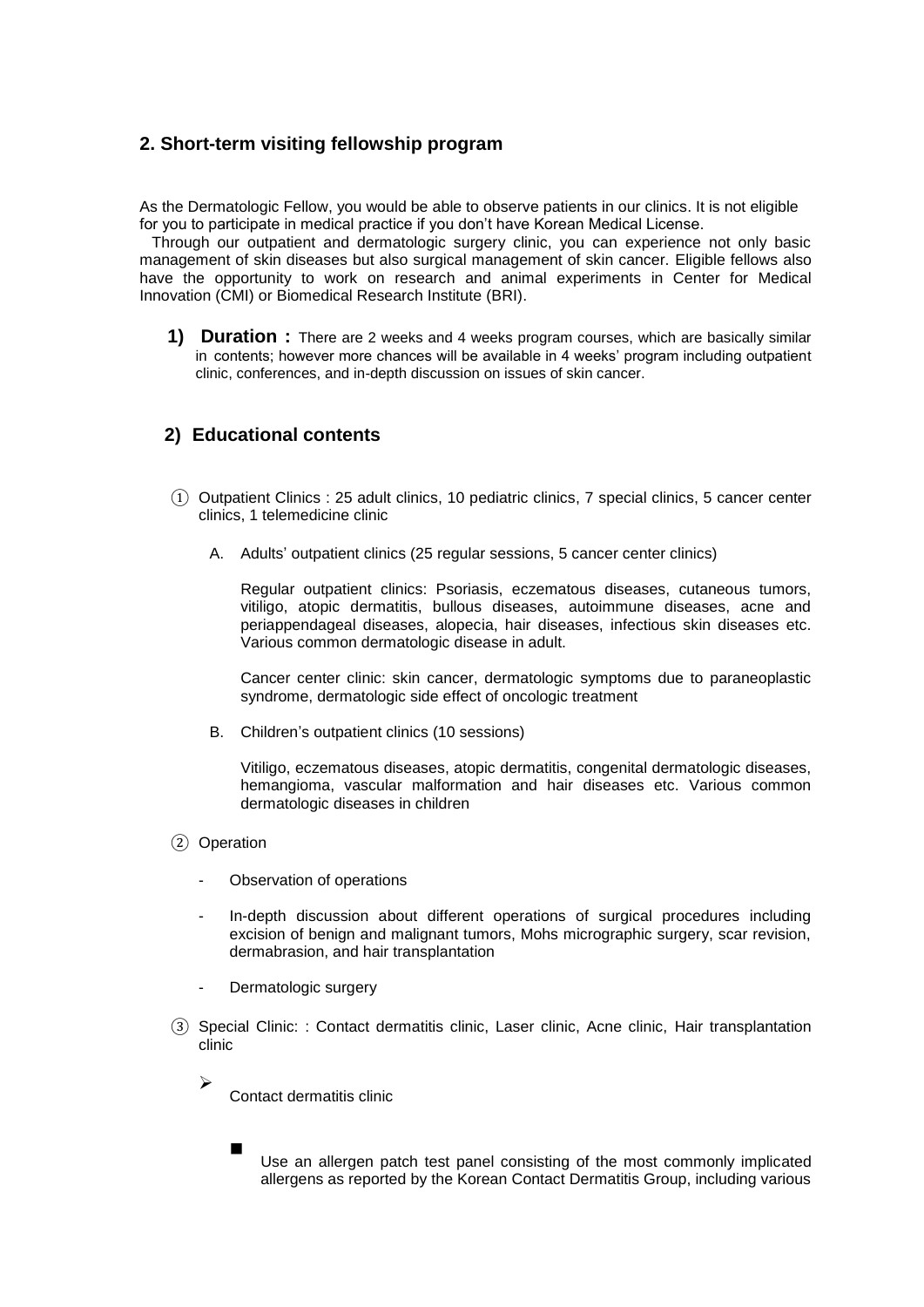occupational irritants.

Laser Clinic

 $\blacktriangleright$ 

 $\blacktriangleright$ 

➤

 $\blacksquare$ 

 Variable types of Laser: Er:YAG fractional laser, fractional microneedle radiofrequency device (MRF), fractional carbon dioxide laser, Nd:YAG laser, Intense Pulsed Light, Carbon Dioxide laser

Dermatologic surgery

 Observation of operations

In-depth discussion about different operations of surgical procedures including excision of benign and malignant tumors, Mohs micrographic surgery, scar revision, dermabrasion

Hair transplantation clinic

 Observation of operations

Procedures: hair transplantation (male pattern alopecia, female hair loss, scar)

④ Dermatologic procedure

- Variable types of Laser : Fractional laser, Nd: YAG laser, Intense Pulsed Light, Polaris laser, Carbon Dioxide laser
- Phototherapy : Excimer laser, narrowband UVB phototherapy
- Other dermatologic skills training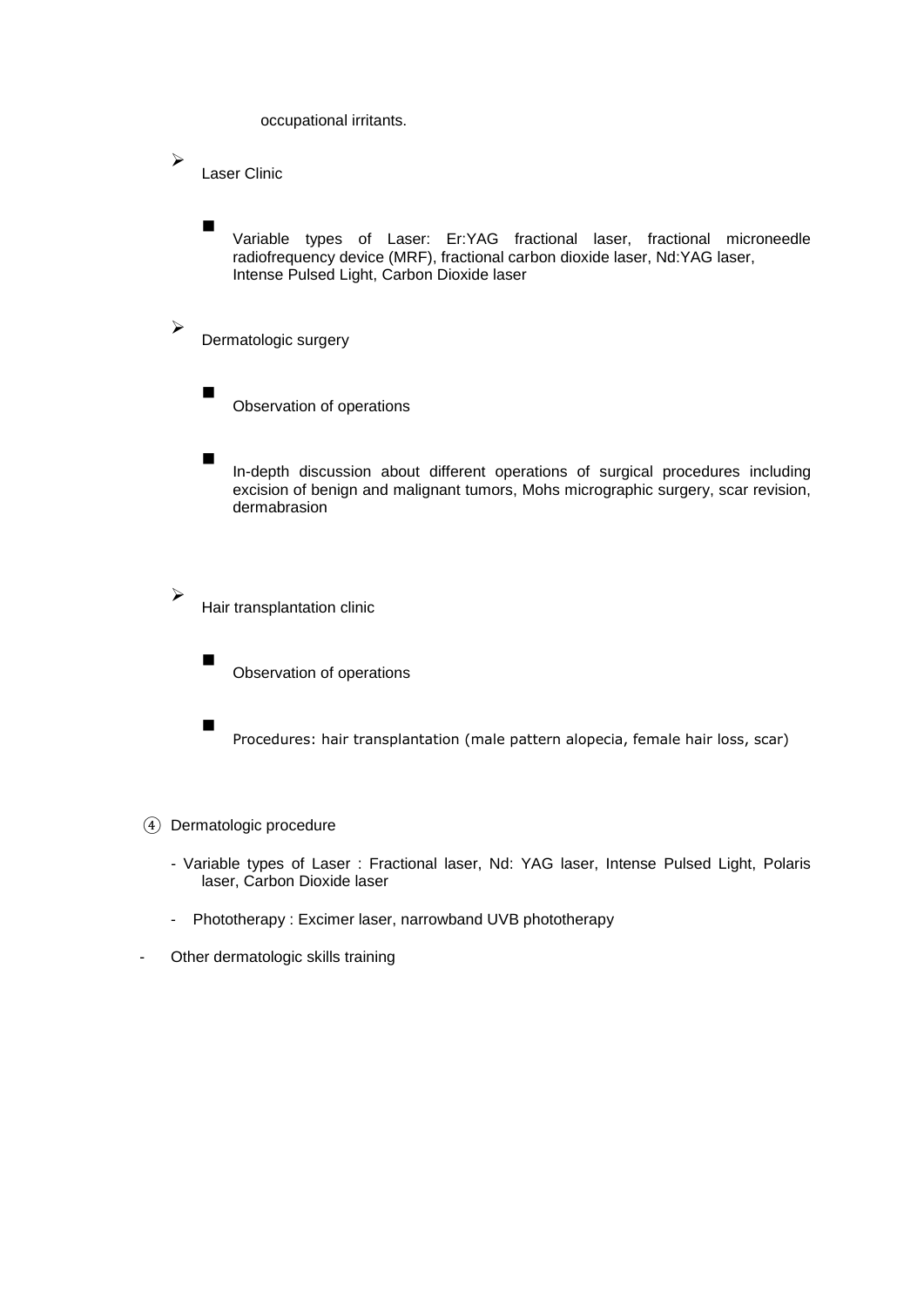

<Map of Seoul National University Hospital>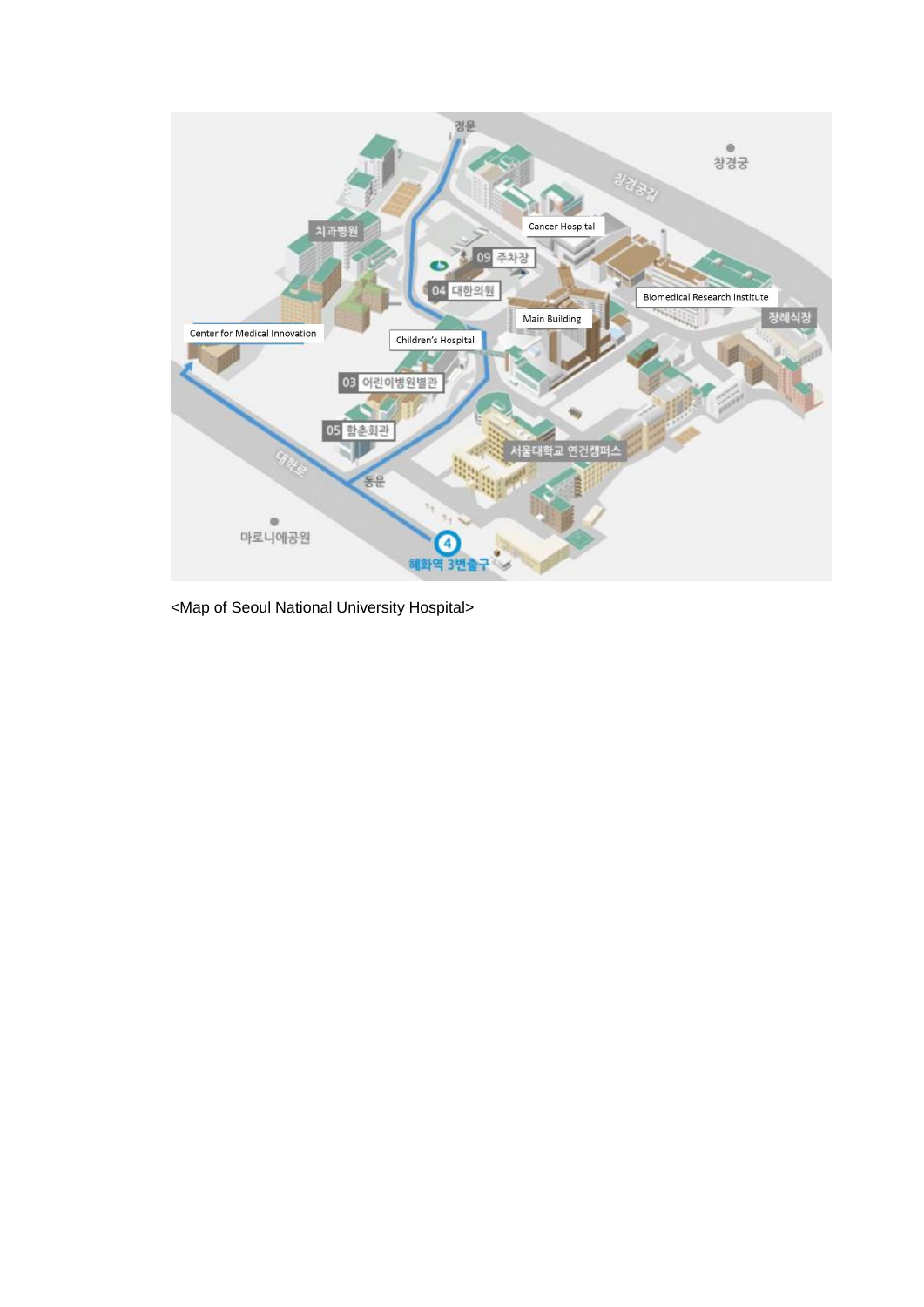### ⑤ Conferences

- 6 conferences per week
- Photomeeting, dermatopathology conference, journal review, text reading, dermatologic grand round, histology meeting, differential diagnosis conference, rheumatoid conference

|           | time | <b>Conference</b>           |  |
|-----------|------|-----------------------------|--|
| Monday    | 8A   | Photomeeting                |  |
| Tuesday   | 8A   | Dermatopathology conference |  |
| Wednesday | 8A   | Journal review              |  |
| Thursday  | 8A   | Text reading                |  |
| Friday    | 8A   | Dermatologic Grand Round    |  |
|           | 5P   | Histology meeting           |  |



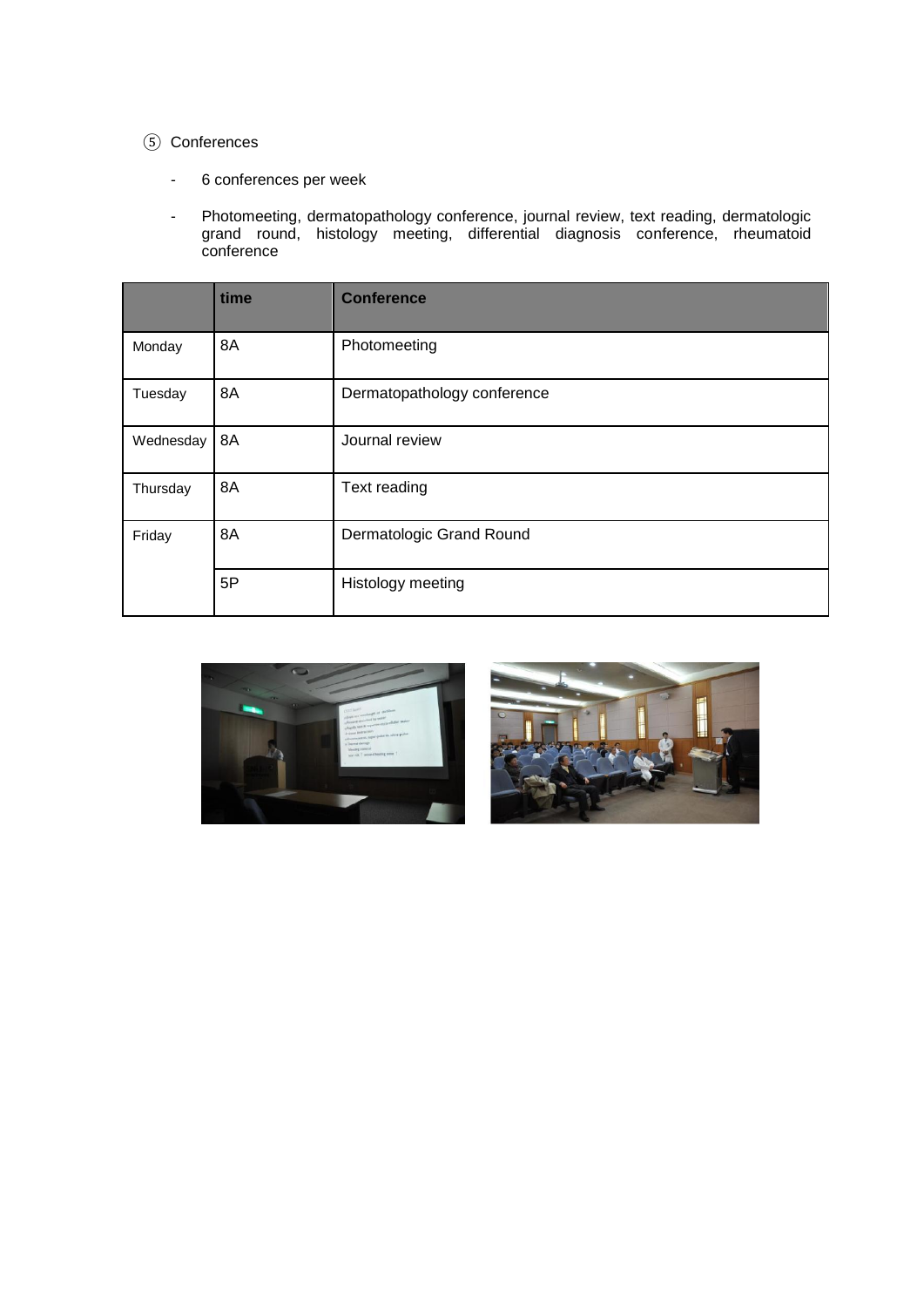## **4) Curriculum**

#### **2 weeks' program**

- ① Outpatient Clinic
	- Observation of outpatient clinic including adult clinic, pediatric clinic, special clinic, cancer center clinic, international clinic, or telemedicine clinic.
- ② Operation
	- Observation only
	- Introduction of different operations of surgical procedures
- ③ Dermatologic procedure
	- Observation of dermatologic procedures including laser, chemical peeling, phototherapy, etc.
- ④ Conferences
	- Participating conferences including photomeeting, dermatopathology conference, journal review, text reading, dermatologic grand round, histology meeting. All the conference are in Korean language.
	- \*\*Optional schedules
	- Visit to Seoul Nat'l Univ. Bundang hospital and SMG-SNU Boramae medical center

#### **4 weeks' program**

- ① Outpatient Clinic
	- Observation of outpatient clinic including adult clinic, pediatric clinic, special clinic, cancer center clinic, international clinic, or telemedicine clinic.
- ② Operation
	- Observation only
	- In-depth discussion about different operations of surgical procedures
- ③ Dermatologic procedure
	- Observation of dermatologic procedures including laser, chemical peeling, phototherapy, etc.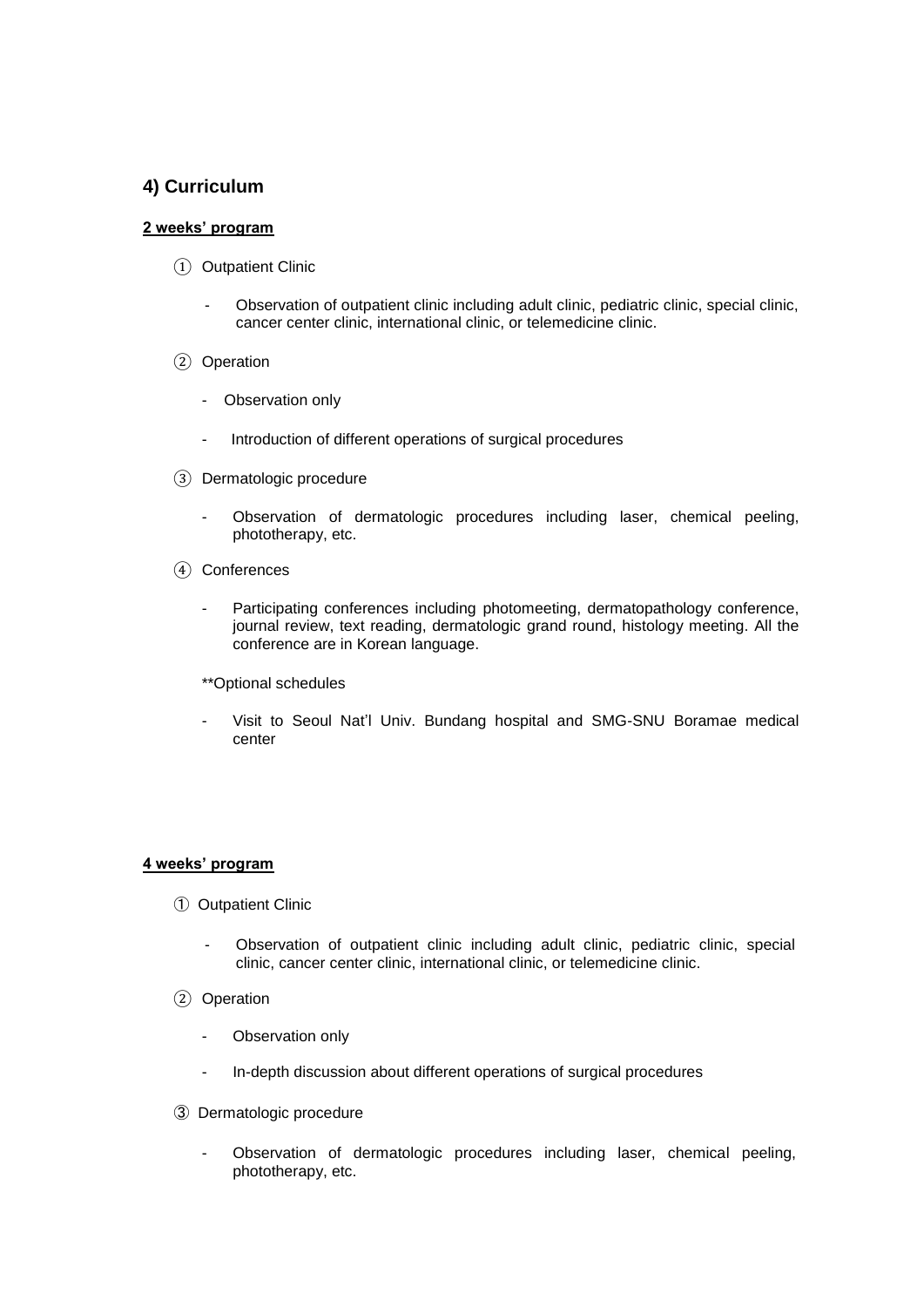### ④ Conferences

- Participating conferences including photomeeting, dermatopathology conference, journal review, text reading, dermatologic grand round, histology meeting. All the conference are in Korean language.
- \*\* Optional schedules
- Visit to Seoul Nat'l Univ. Bundang hospital and SMG-SNU Boramae medical center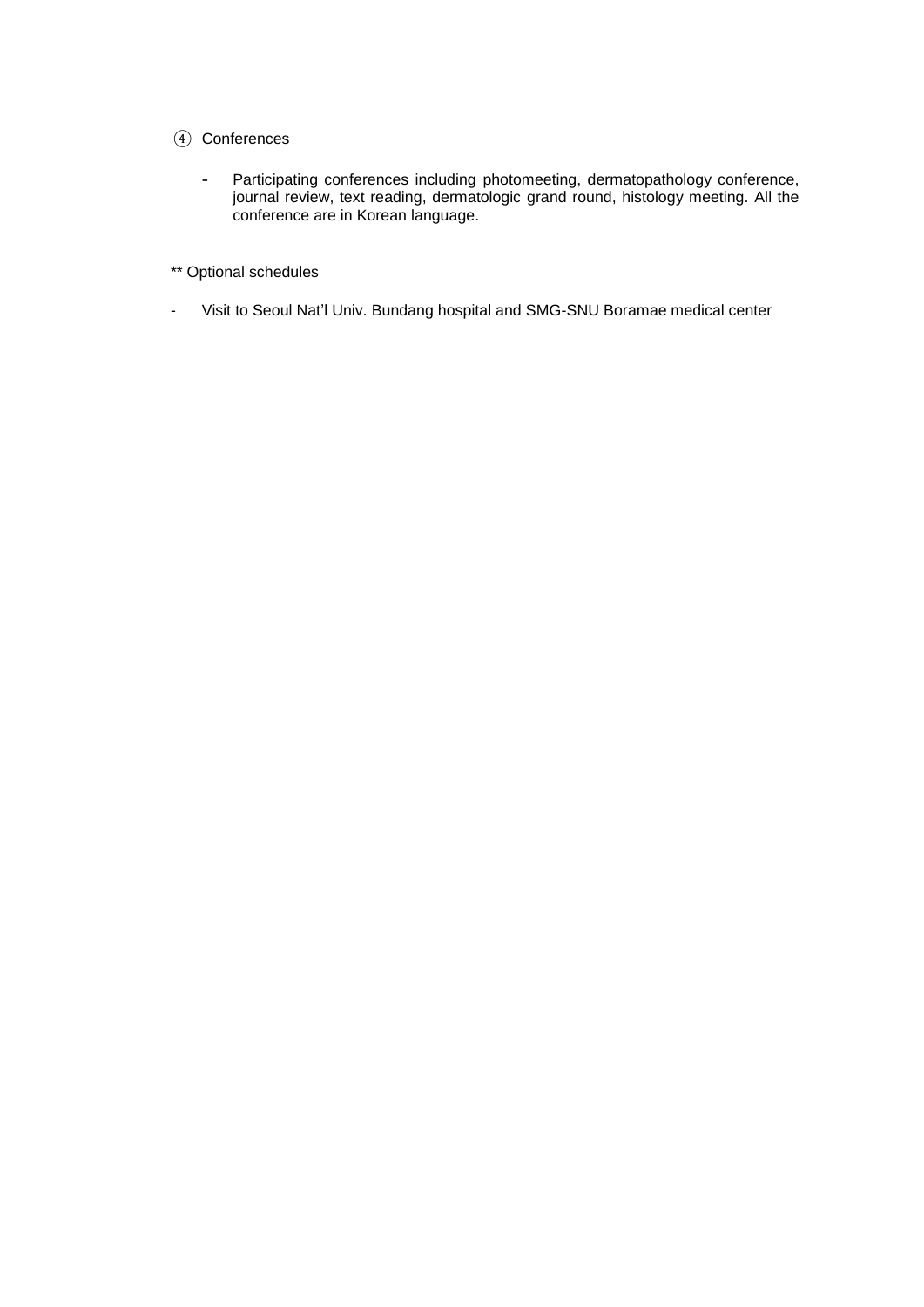## **5) Routine time tables**

| Mon               | <b>Tue</b>        | Wed                    | Thu               | Fri                               |
|-------------------|-------------------|------------------------|-------------------|-----------------------------------|
| 8am               | 8am               | 8am                    | 8am               | 8am                               |
| Photomeeting      | Histoconference   | Journal meeting        | Text reading      | Dermatology<br><b>Grand Round</b> |
|                   |                   |                        |                   |                                   |
| 9am               | 9am               | 9am                    | 9am               |                                   |
| Outpatient clinic | Outpatient clinic | Dermatologic           | Outpatient clinic | 9am                               |
|                   |                   | surgery                |                   | Outpatient clinic                 |
|                   |                   |                        |                   |                                   |
|                   |                   |                        |                   |                                   |
|                   |                   |                        |                   |                                   |
|                   |                   |                        |                   |                                   |
|                   |                   |                        |                   |                                   |
| 1:30pm            | 1:30pm            | 1:30pm                 | 1:30pm            | 1:30pm                            |
| Outpatient clinic | Outpatient clinic | Dermatologic           | Outpatient clinic | Outpatient clinic                 |
|                   |                   | surgery                |                   |                                   |
|                   |                   | $\mathop{\mathsf{or}}$ |                   |                                   |
|                   |                   | Outpatient clinic      |                   |                                   |
|                   |                   |                        |                   | 5pm                               |
|                   |                   |                        |                   | Histsomeeting                     |
|                   |                   |                        |                   |                                   |
|                   |                   |                        |                   |                                   |
|                   |                   |                        |                   |                                   |
|                   |                   |                        |                   |                                   |

\* Optional schedules can be arranged individually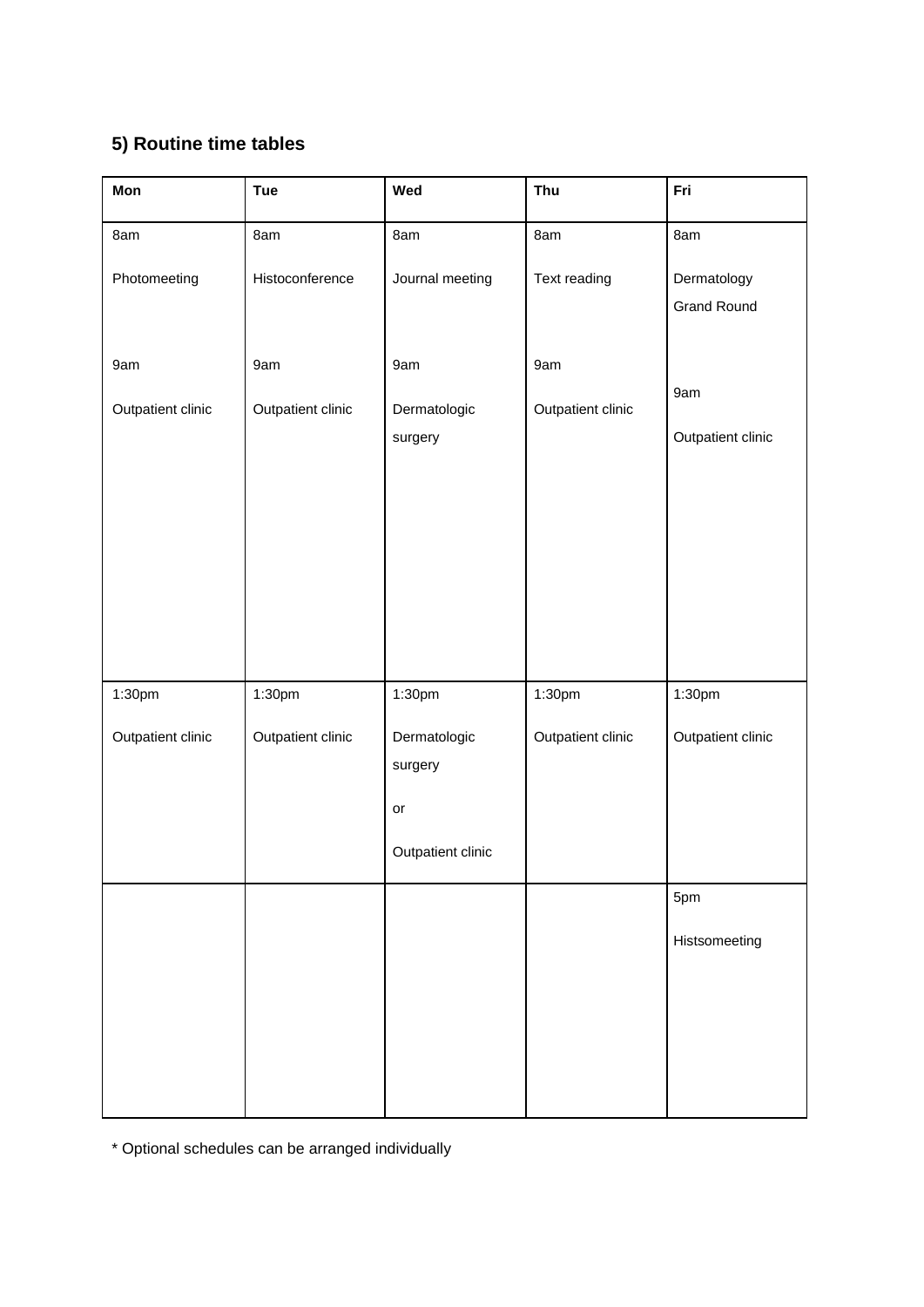## **3. Faculty lists in dermatologic department**

### **Dermatology**

Kyu Han Kim, Professor

Jin Ho Chung, Professor

Dae Hun Suh, Professor

Ohsang, Kwon, Professor

Seong Jin, Jo, Associate Professor

Dong Hun Lee, Associate Professor

Je-Ho Mun, Assistant Professor

\*\*Detailed information :

http://www.snuh.org/global/en/find/findDoctorList.do?hsp\_cd=1&dept\_cd=DM